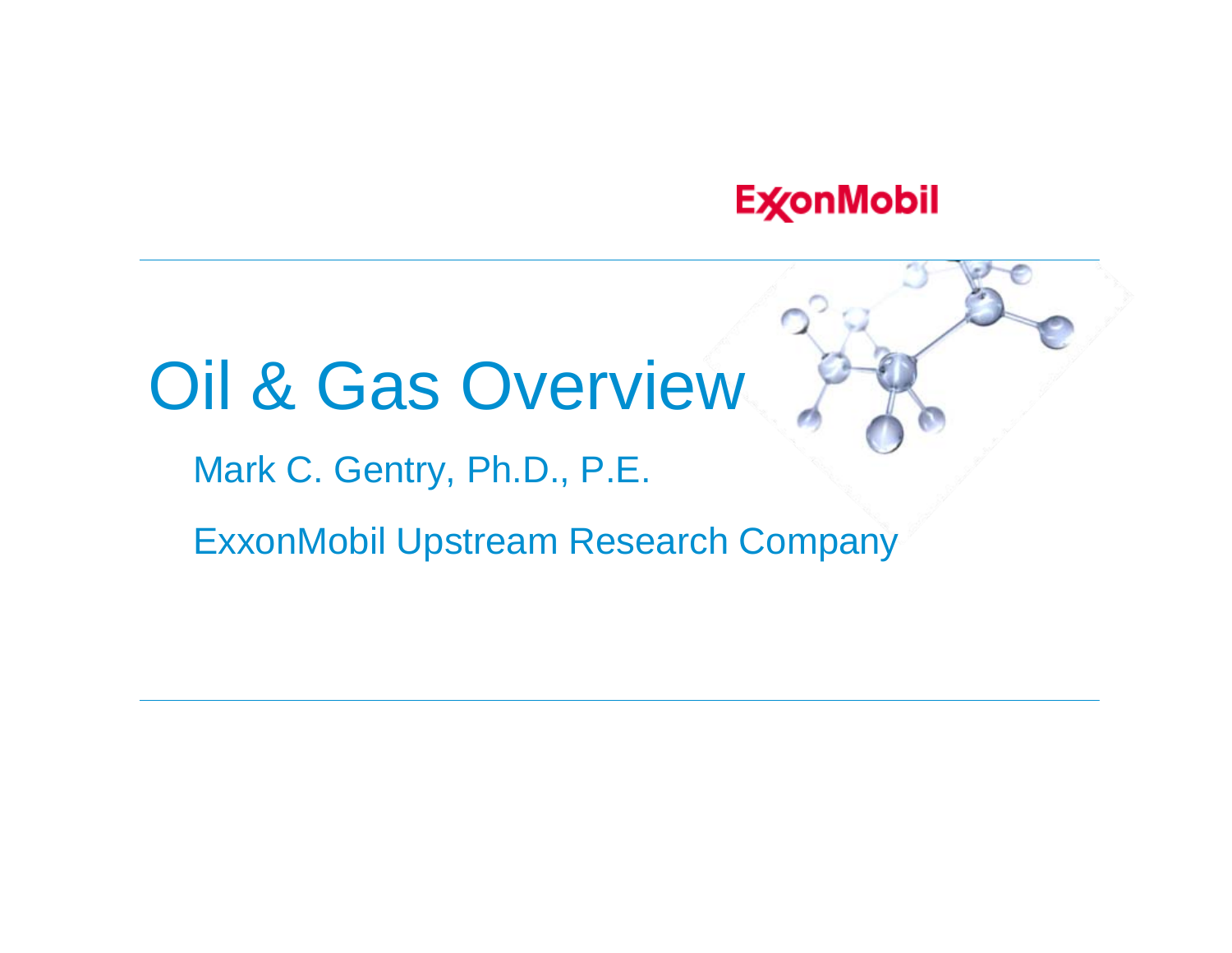## Resource Base Potential

- Large hydrocarbon resources in the Arctic and deepwater Gulf of Mexico
- High-level interest from the Oil & Gas industry
- Added complexity due to challenging offshore environments



Source: MMS Assessment of Undiscovered Technically Recoverable Oil and Gas Resources of the Nation's Outer Continental Shelf, 2006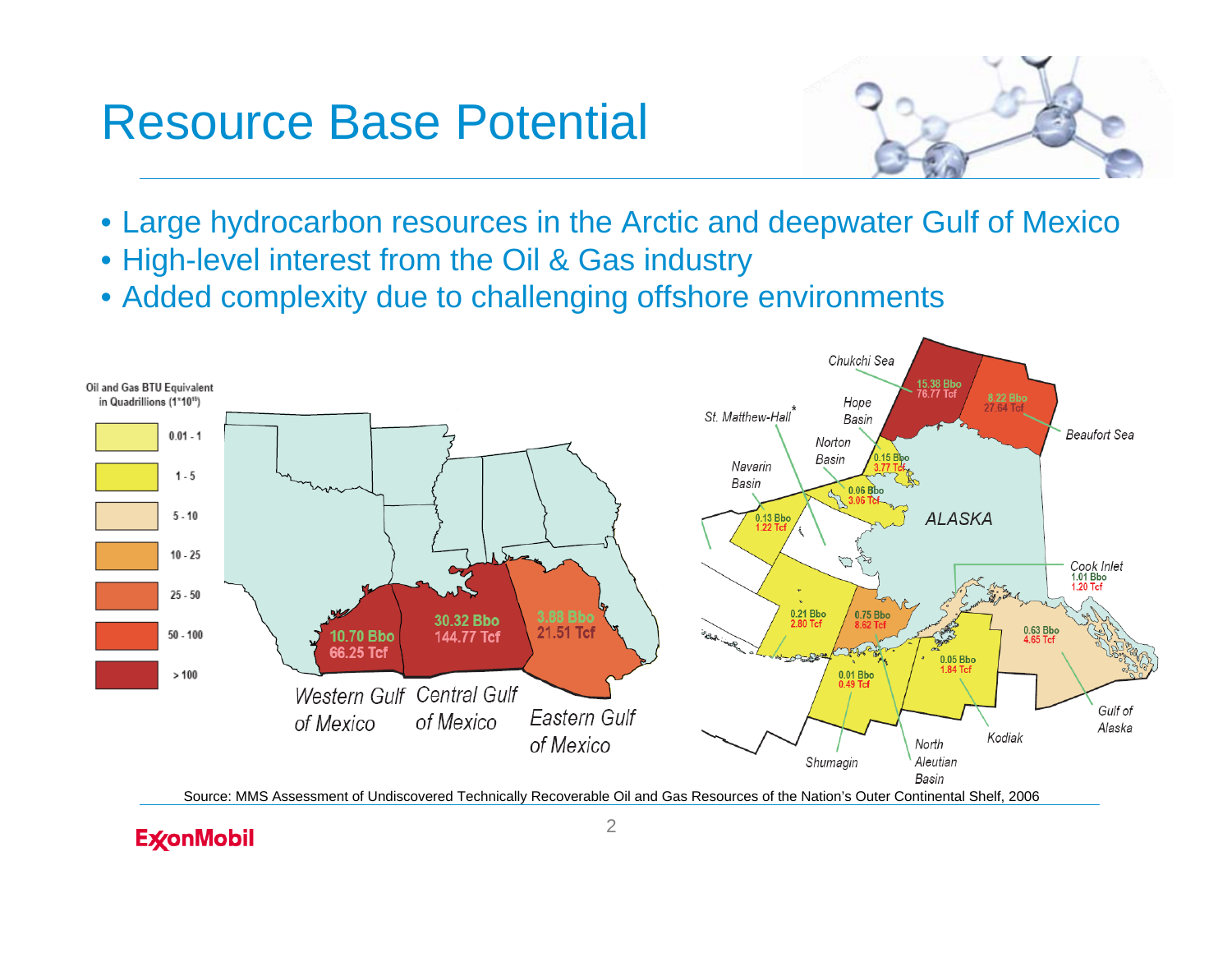## Deepwater Marine Activities

### Floating Drilling

- Stationkeeping
- Re-supply
- Well maintenance/workover

### Floating Production

- Stationkeeping
- Well maintenance
- Offloading

### Subsea Production

- Well reliability
- Well maintenance
- Subsea equipment





Source: MMS webpage, Deepwater Development Systems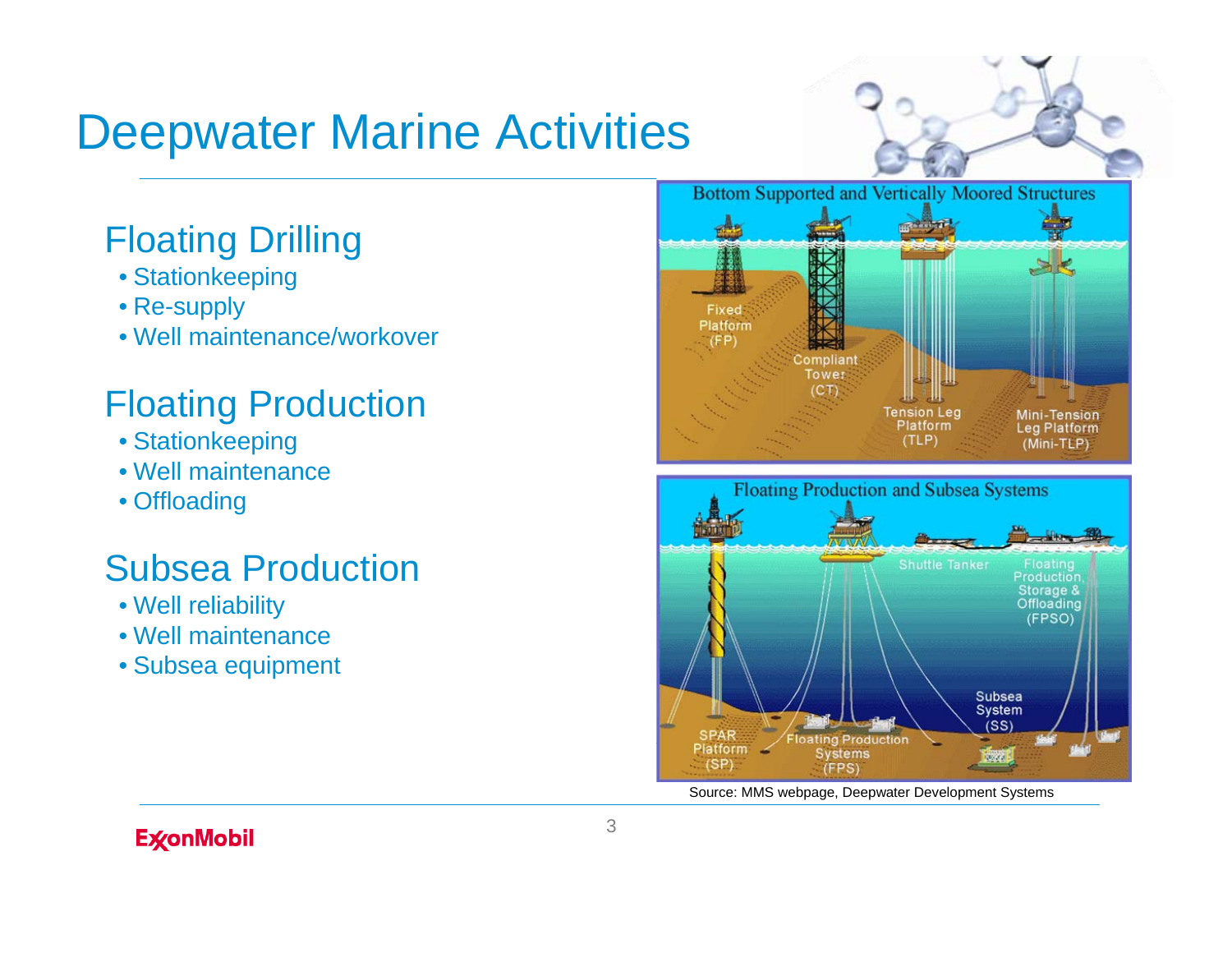## Offshore LNG Terminals



#### **Offshore LNG receiving terminals as an alternative to onshore terminals**

- **Potential to provide additional energy source to key markets**
- **Especially in regions where onshore terminal sites are not readily available**

#### **Offshore siting considerations include:**

- **water depth, metocean conditions**
- **shipping lanes, commercial and recreational fishing**
- **environmental impacts**

**Marine safety and security considerations include safety and security zones and coordination of marine operations**

#### **ExxonMobil BlueOcean Energy Project offshore NJ/NY**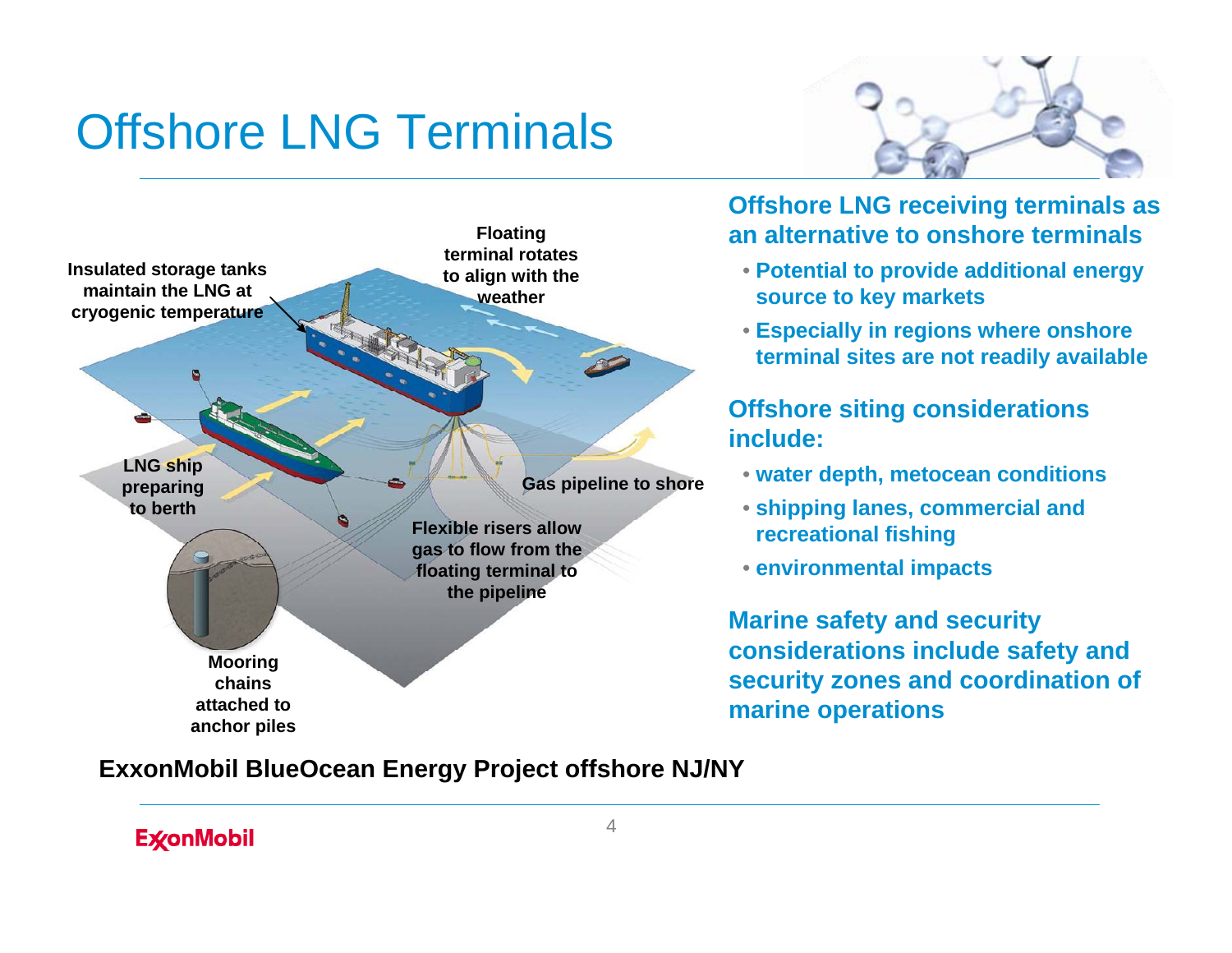## Arctic Marine Activities

### Seismic Data Acquisition

- Seismic acquisition vessel
- Support and scouting vessels
- Icebreaker escort for entry/exit

### Exploration Drilling

- Arctic drilling unit
- Icebreaking escort and ice management vessels
- Re-supply and crew change vessels
- Helicopter ice reconnaissance

### Arctic Construction Support

- Sea transports to support pipeline projects
- Barges, tugs, icebreaker escort



ACEX2004: Geotechnical drilling operation with ice management